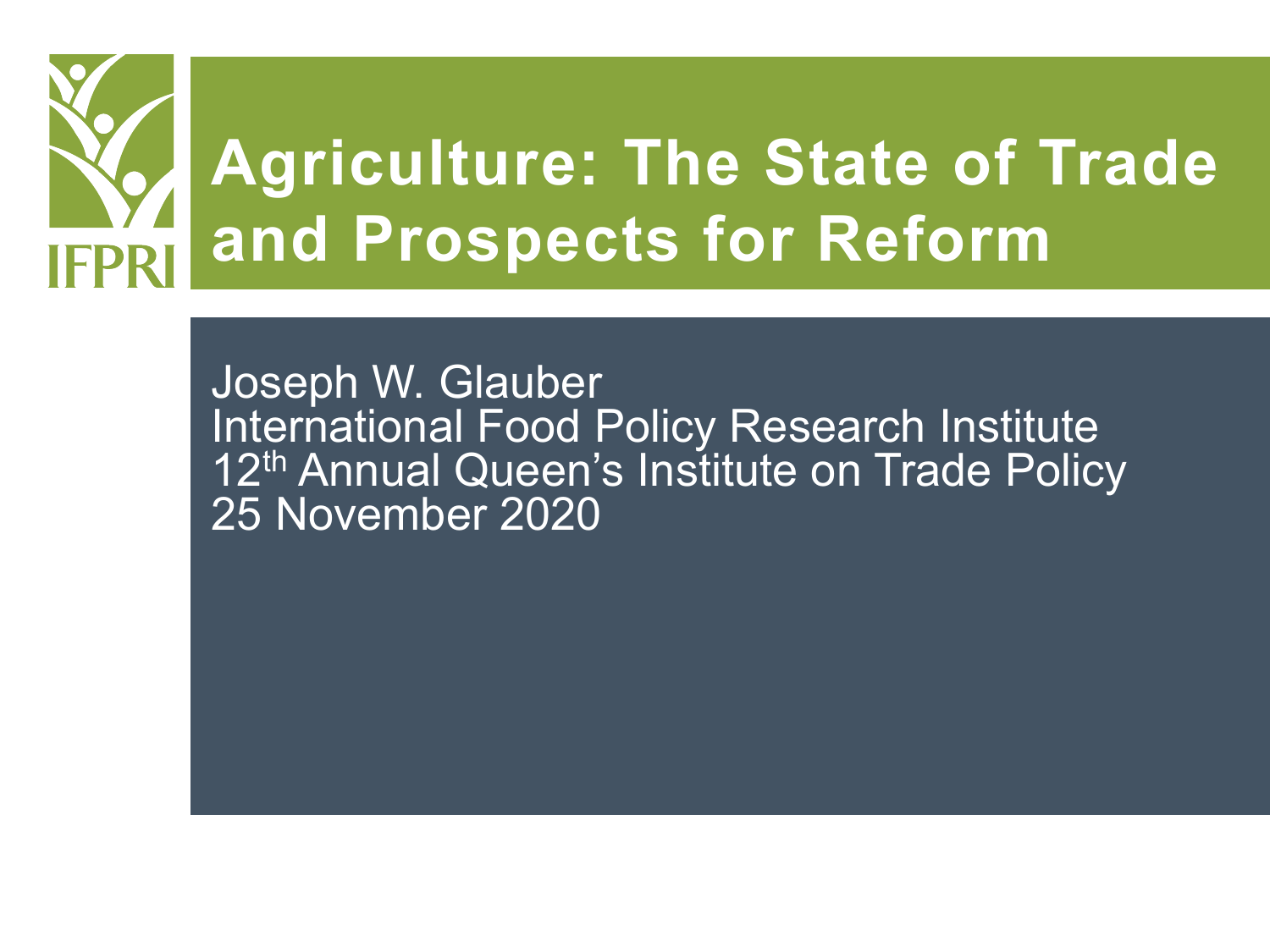



Source: WTO, *World Trade Statistical Review, 2020*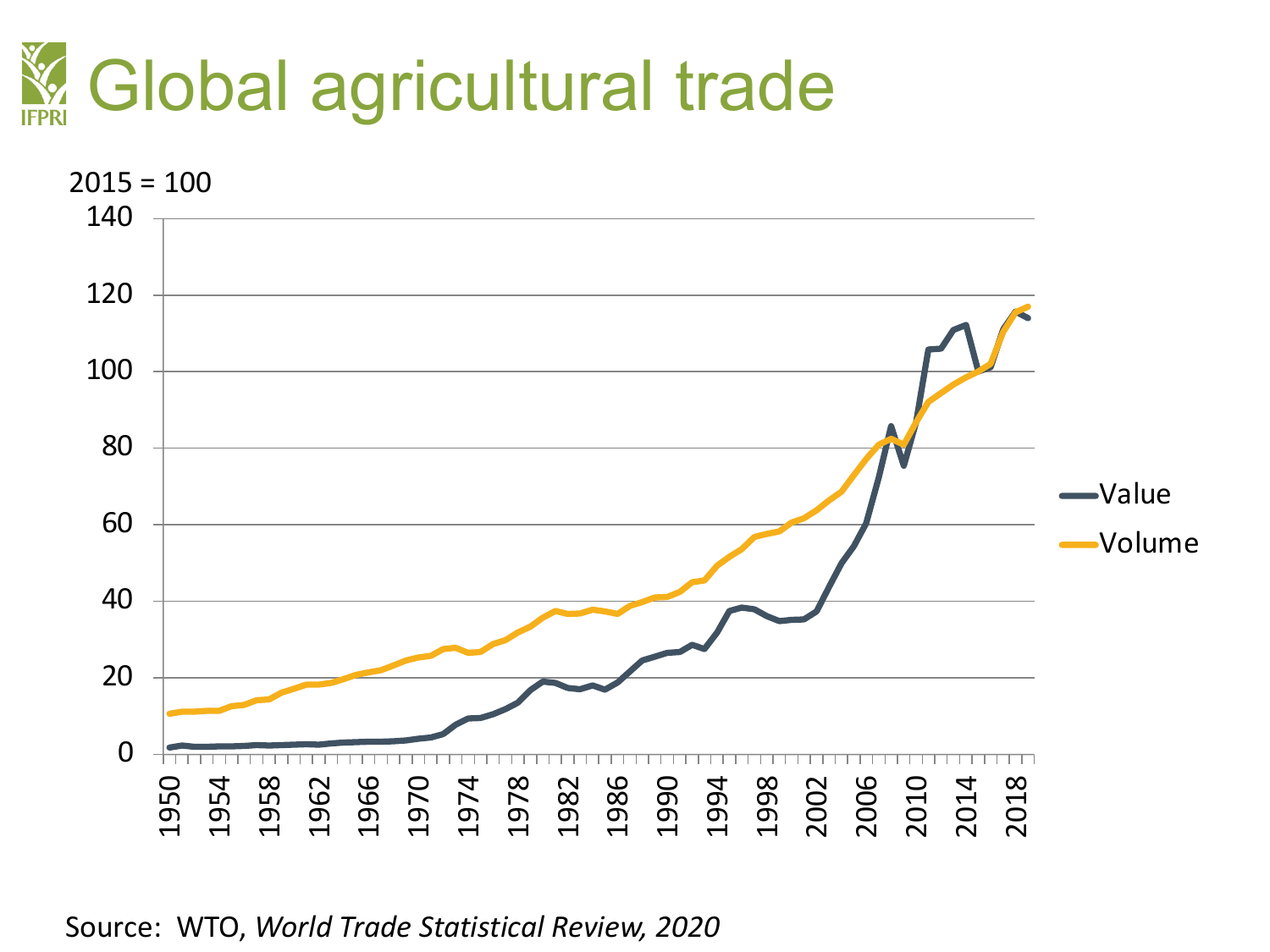#### Developing country share of global **NY**<br>IFPRI agricultural trade



Source: UNCTSD Stat, 2020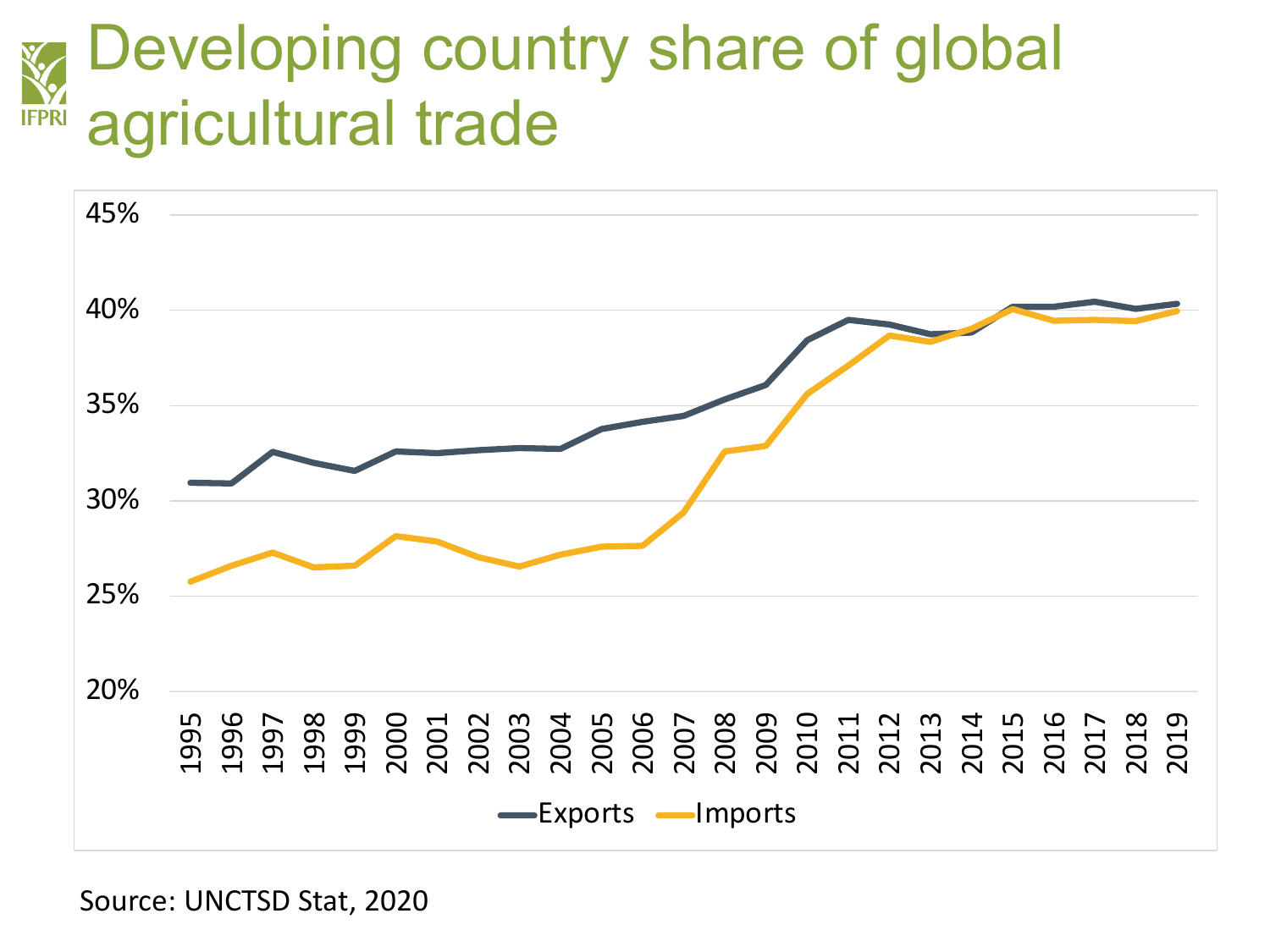

| Rank           | <b>US</b>     | Canada        | <b>EU+UK</b>  | Argentina     | <b>Brazil</b>   | <b>Australia</b> |
|----------------|---------------|---------------|---------------|---------------|-----------------|------------------|
|                | Canada        | <b>US</b>     | US            | China         | China           | China            |
| $\overline{2}$ | China         | China         | China         | EU+UK         | $EU+UK$         | <b>US</b>        |
| $\overline{3}$ | <b>Mexico</b> | Japan         | <b>Russia</b> | <b>Brazil</b> | <b>US</b>       | Japan            |
| $\overline{4}$ | Japan         | EU+UK         | Japan         | Vietnam       | Japan           | EU+UK            |
| 5              | EU+UK         | <b>Mexico</b> | Norway        | India         | Saudi<br>Arabia | Indonesia        |

Source: COMTRADE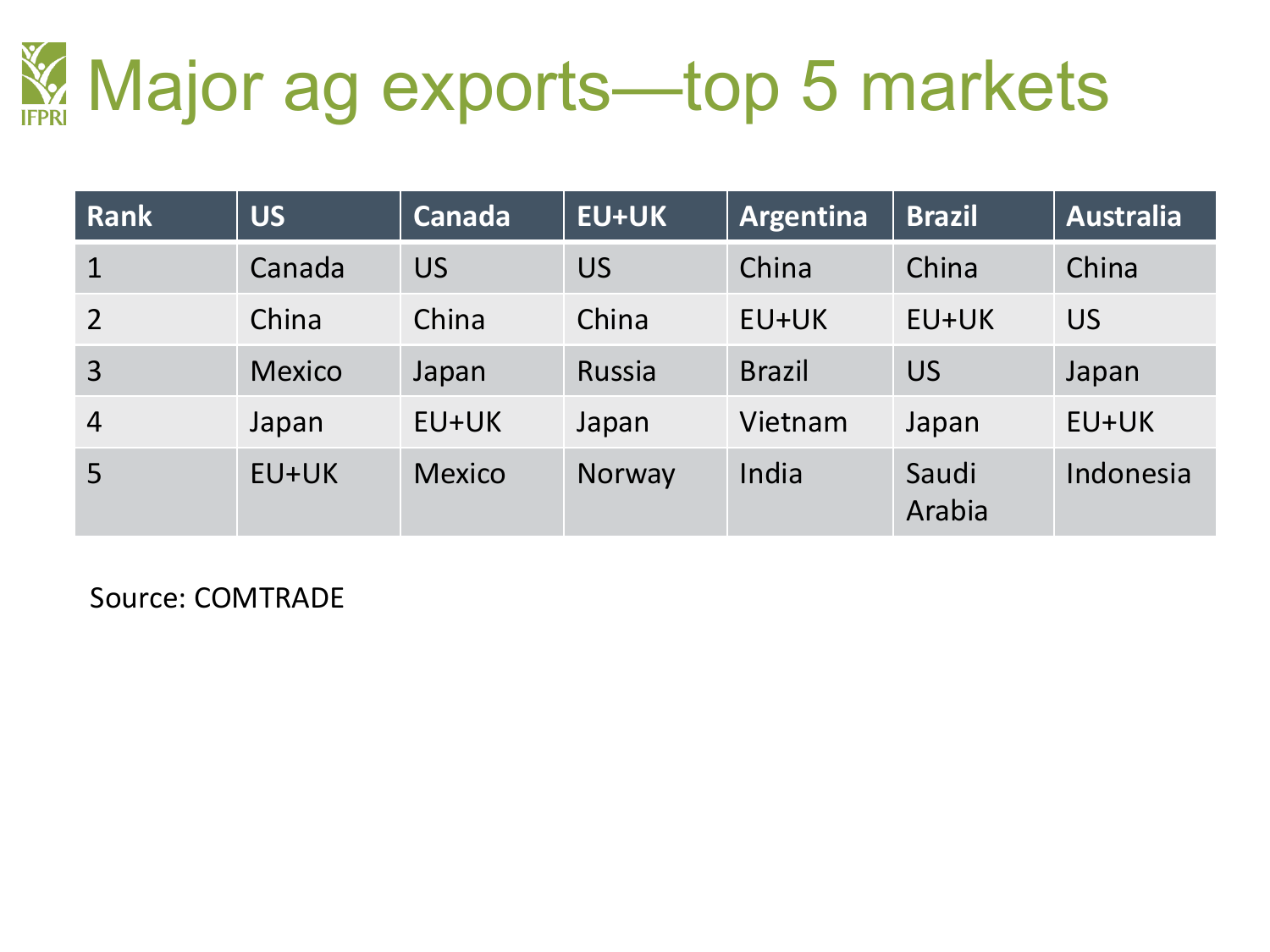# The Trump trade legacy



- Withdrawal from TPP
- Sec 232 tariffs (China, EU, Canada, Mexico, …)
- Sec 301 (China)
- Renegotiated KORUS FTA; NAFTA
- Precipitates WTO Appellate Body crisis
- Japan FTA (phase 1)
- China Phase 1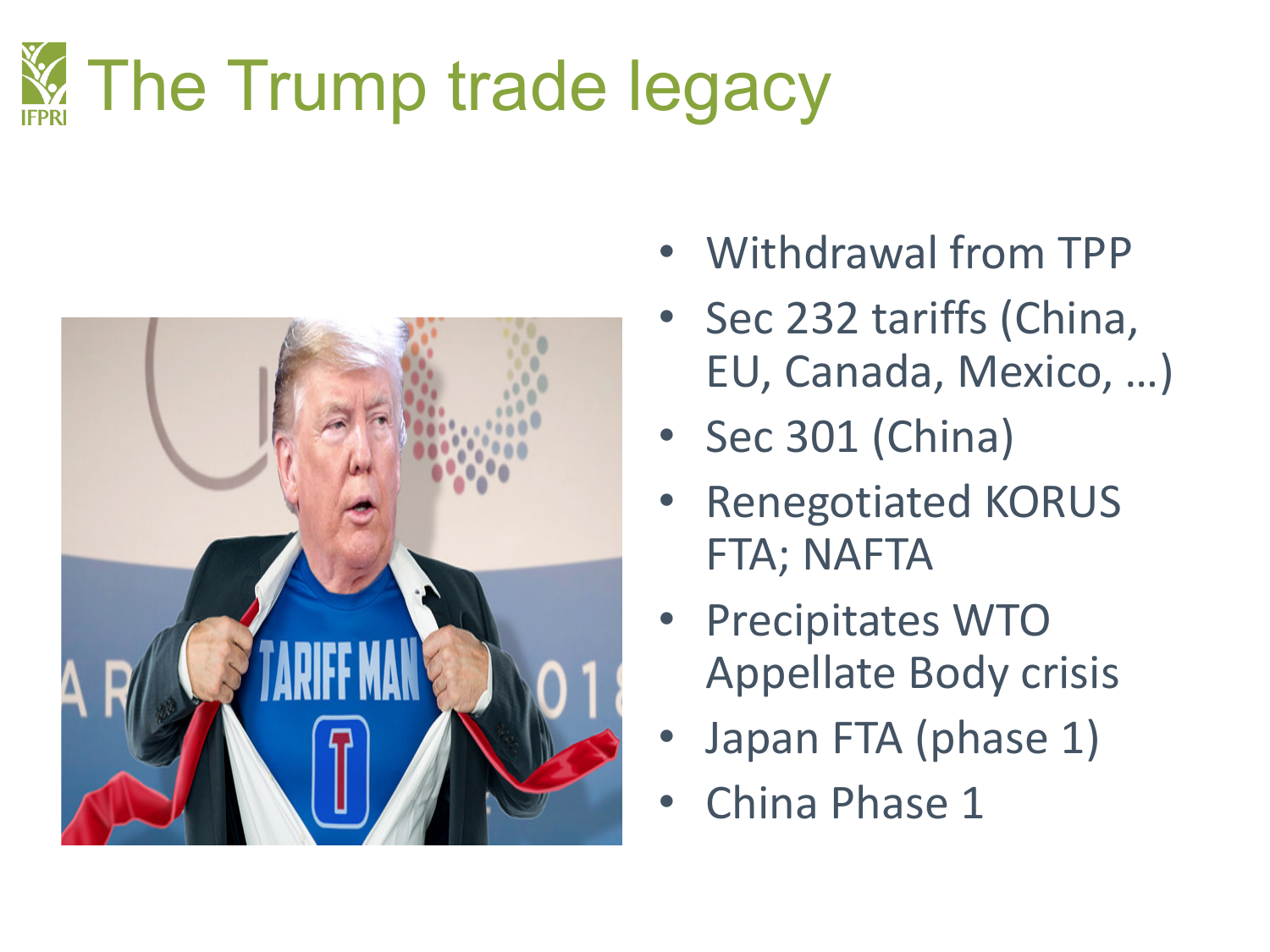



### NAFTA/USMCA/CUSMA/T-MEC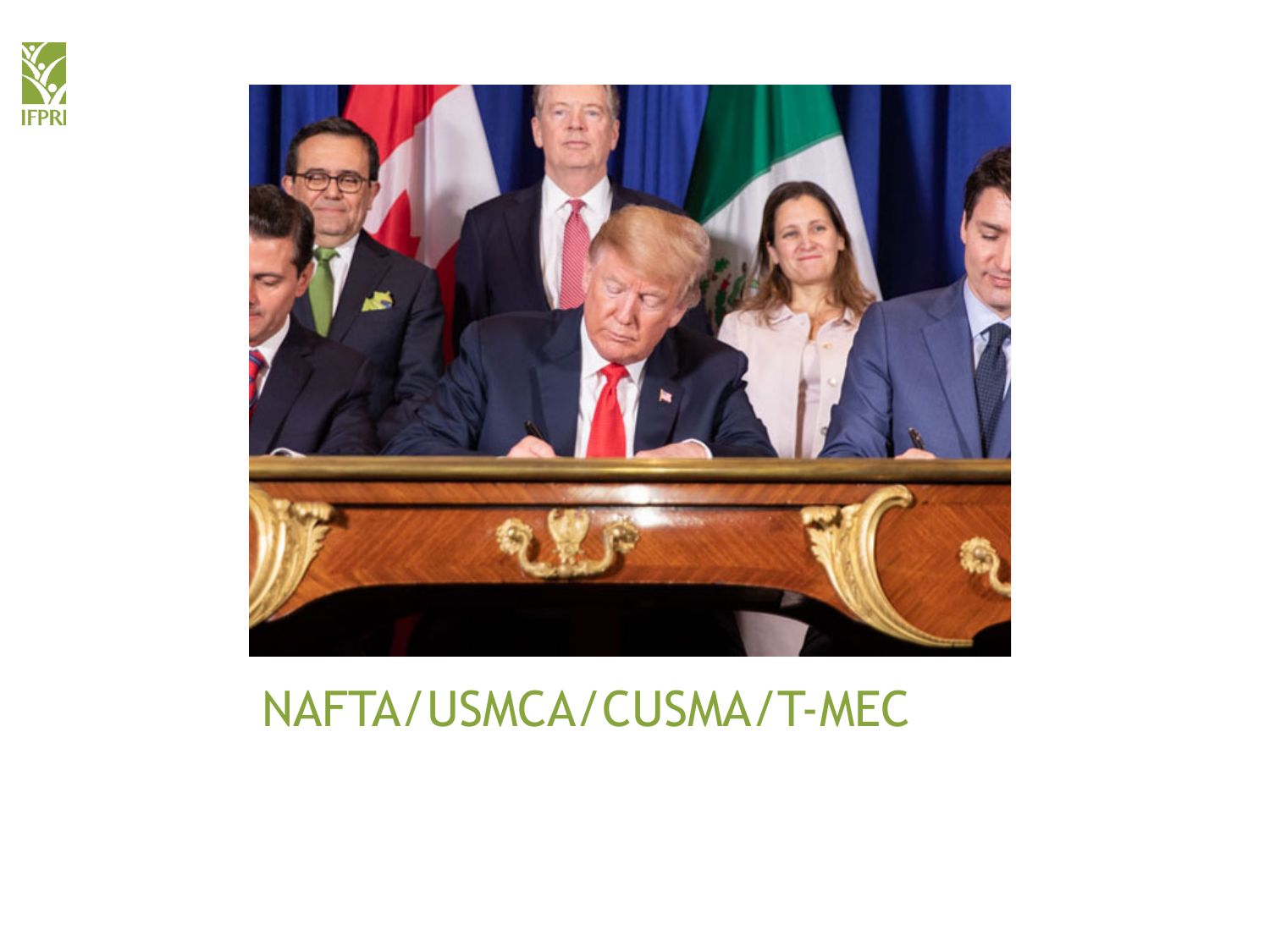#### US agricultural trade with NAFTA **IFPRI** partners



Source: USDA, GATS database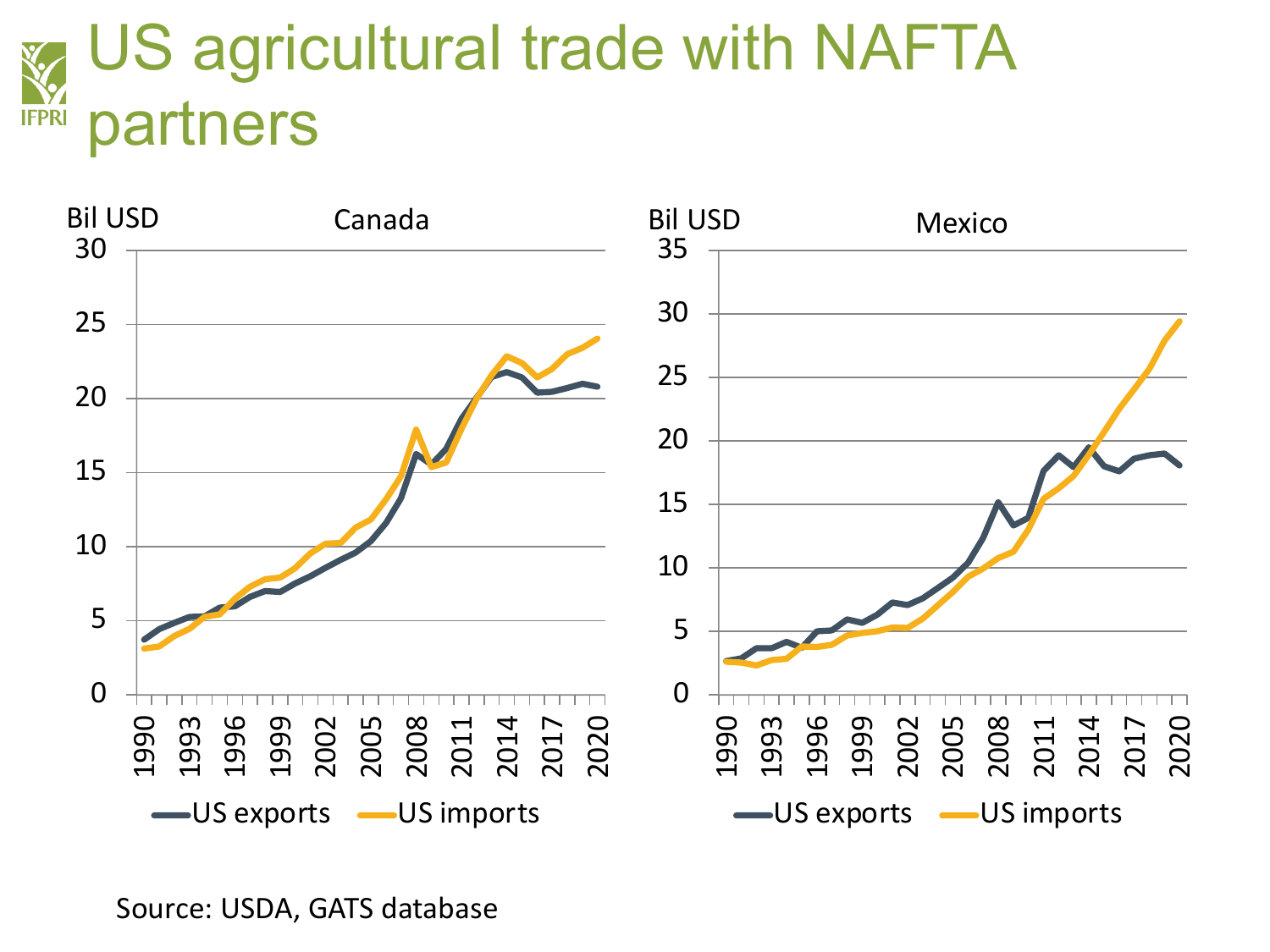## Overall assessment of USMCA/CUSMA: *The Emperor's New NAFTA?*

- USMCA is very similar to the old NAFTA—good news for agriculture
- Modest market access gains for dairy, poultry, eggs
	- Elimination of Class 6,7
	- Likely larger impact for Canada dairy
- Fortunately, some of the provisions advocated by US were rejected by Canada and Mexico
	- Seasonal tariffs on fruit and vegetables
	- Dispute settlement (Ch. 19)
	- Sunset after 6 years
- Modernization of NAFTA (new provisions borrowed from TPP)
- Like other consumers, ag will be adversely affected by increased costs due to domestic content provisions affecting automobiles, etc
- Sec 232 tariffs (June 2018-May 2019)
	- Increased prices for steel and aluminum
	- $-$  Counter-retaliatory tariffs for pork and dairy  $\sim$ \$1.8 billion
	- Aluminum: Re-imposed 8/16/2020; lifted 9/16/2020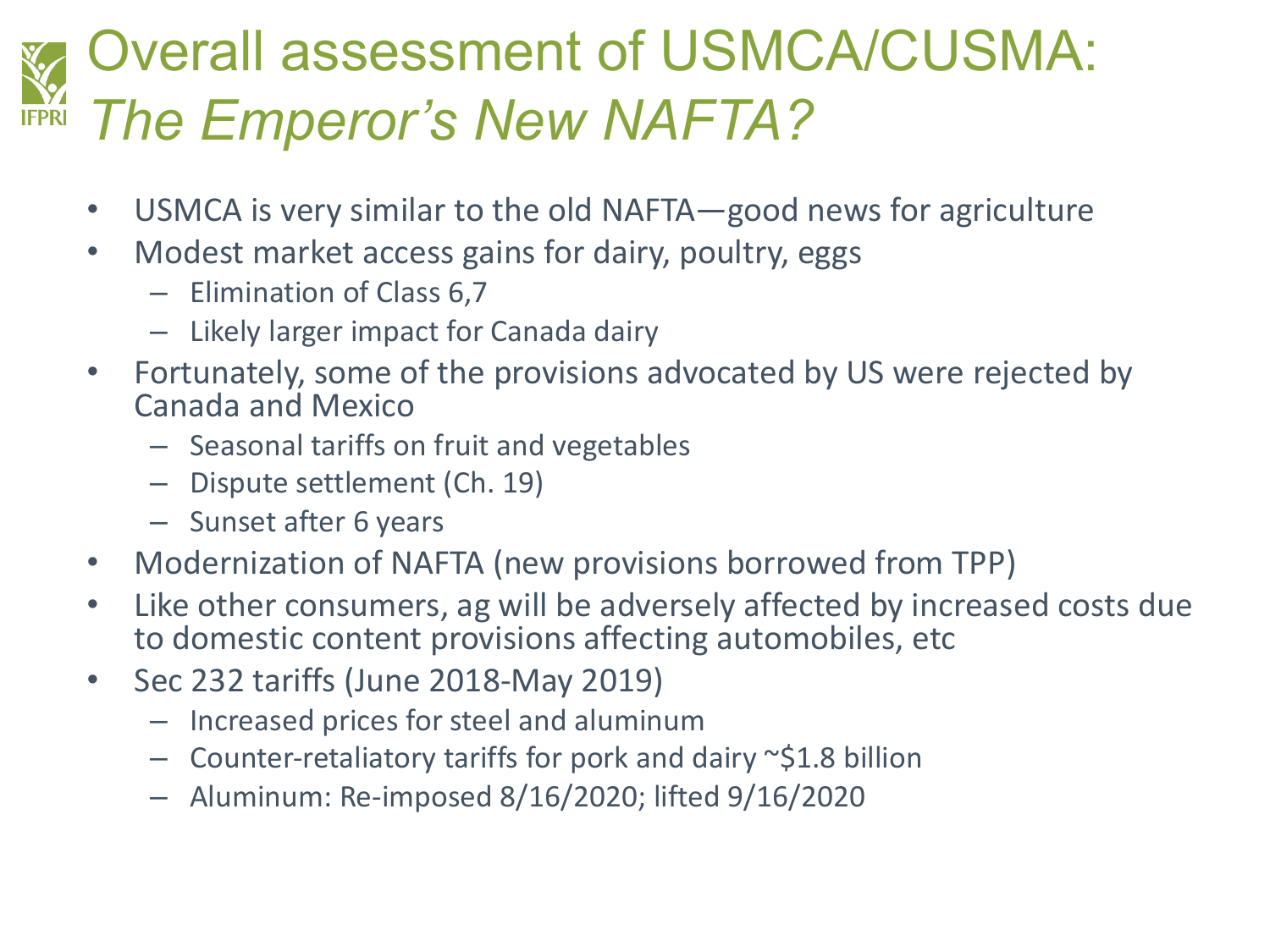



### US-China Trade War & Phase 1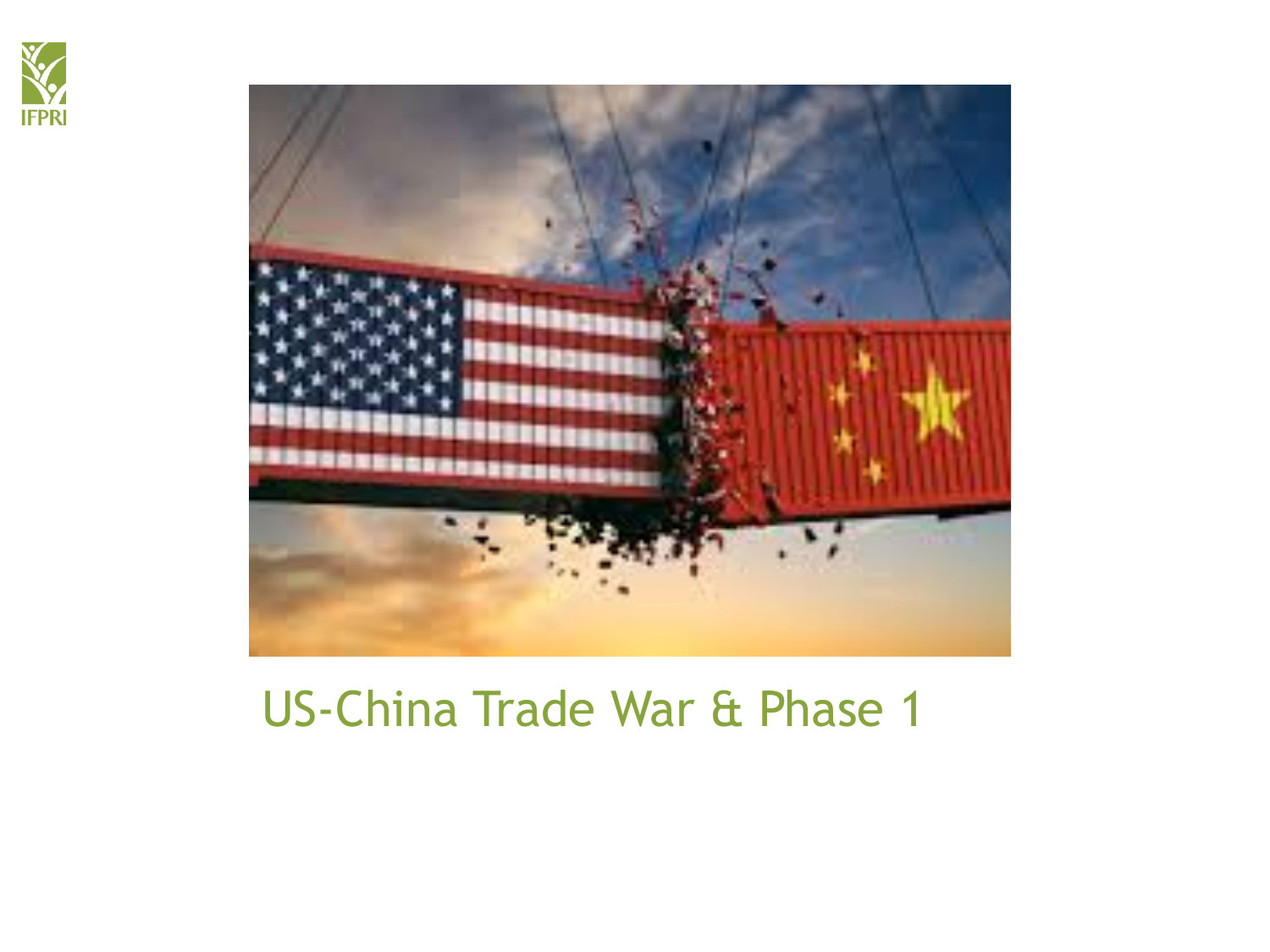

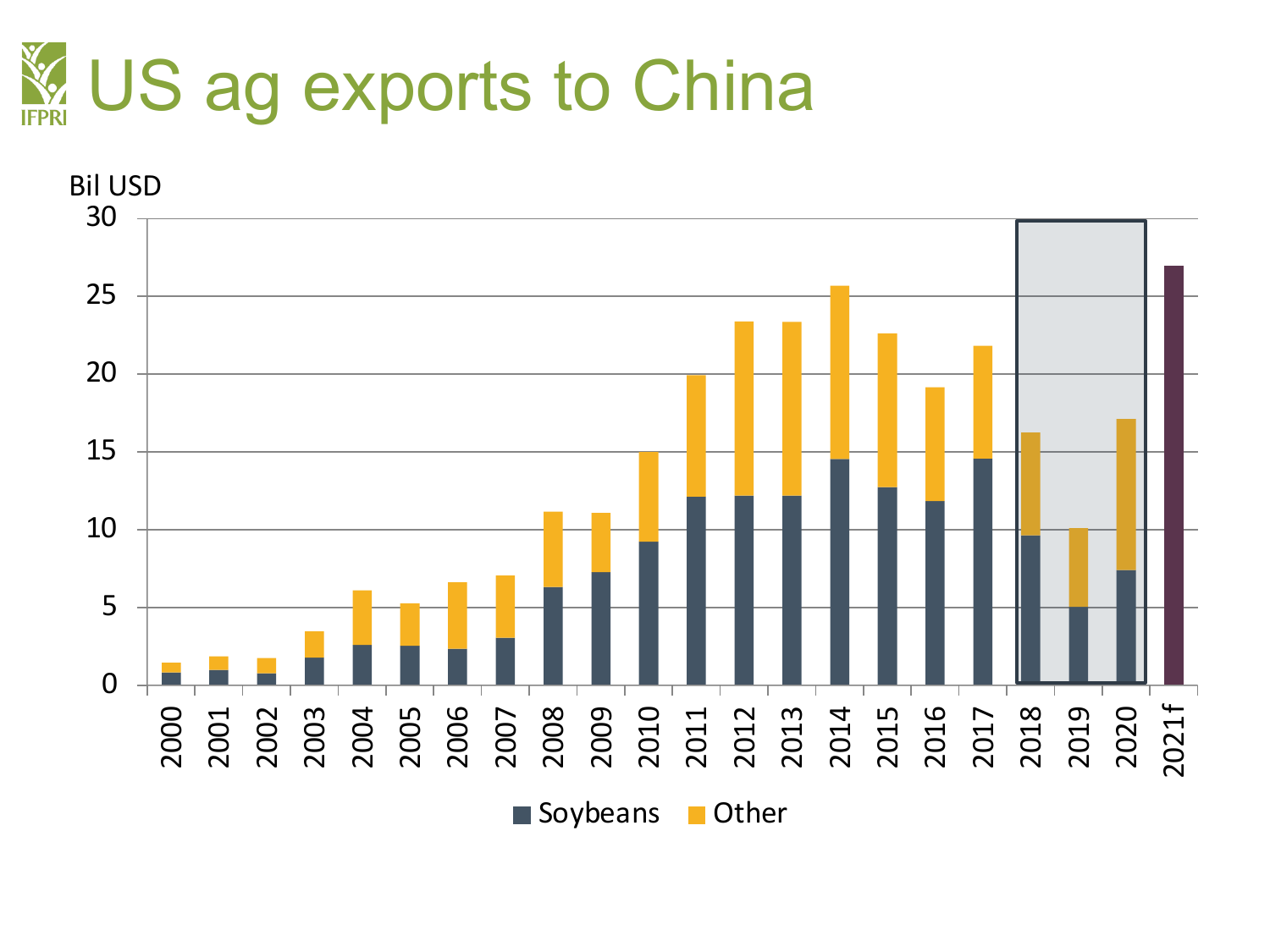# Phase 1 agreement

- Ch. 3 Trade in Food and Agricultural Products
	- Addresses NTBs affecting a wide range of productions (dairy and infant formula; poultry, beef, and pork products; pet food)
	- Compliance with WTO ruling on domestic support and TRQ administration (wheat, corn, rice)
	- Speed and streamline biotech approval process
- Ch. 6 Expanding Trade => ag imports
	- \$12.5 billion above 2017 baseline in 2020 [\$24b => \$36.5b]
	- \$19.5 b above 2017 baseline in 2021 [\$24b => \$43.5b]
	- purchases will be made at market prices based on commercial considerations and that "market conditions…may dictate the timing of purchases"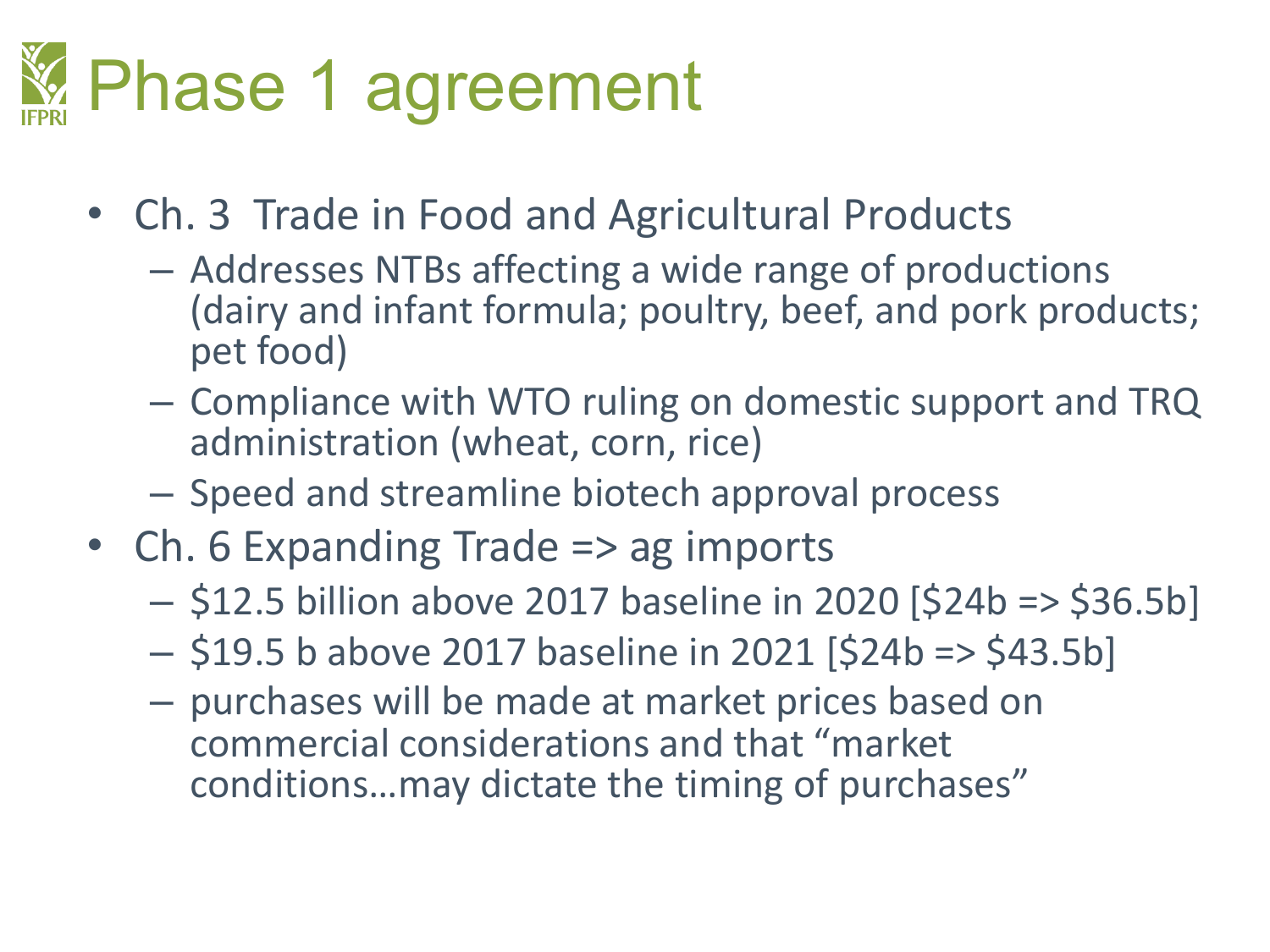



- 2020 imports fall far short of Phase 1 targets to date
- But significant imports of maize and wheat
- Export sales suggest strong exports to China in 2021—though unlikely to hit year 1 or year 2 targets
- Impacts on competitors unclear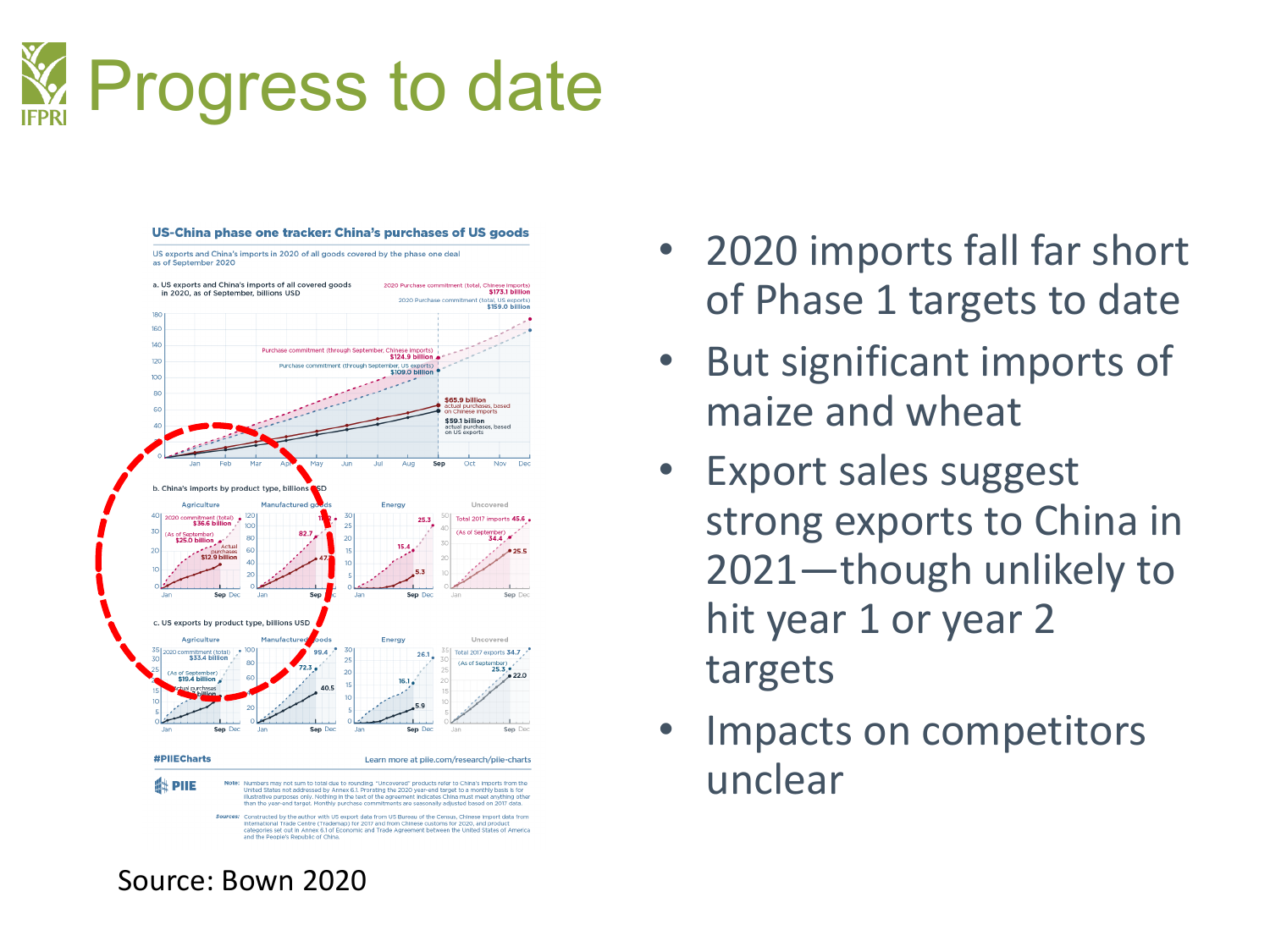#### Cumulative China wheat and maize **IFPRI** imports relative to TRQ levels--2020

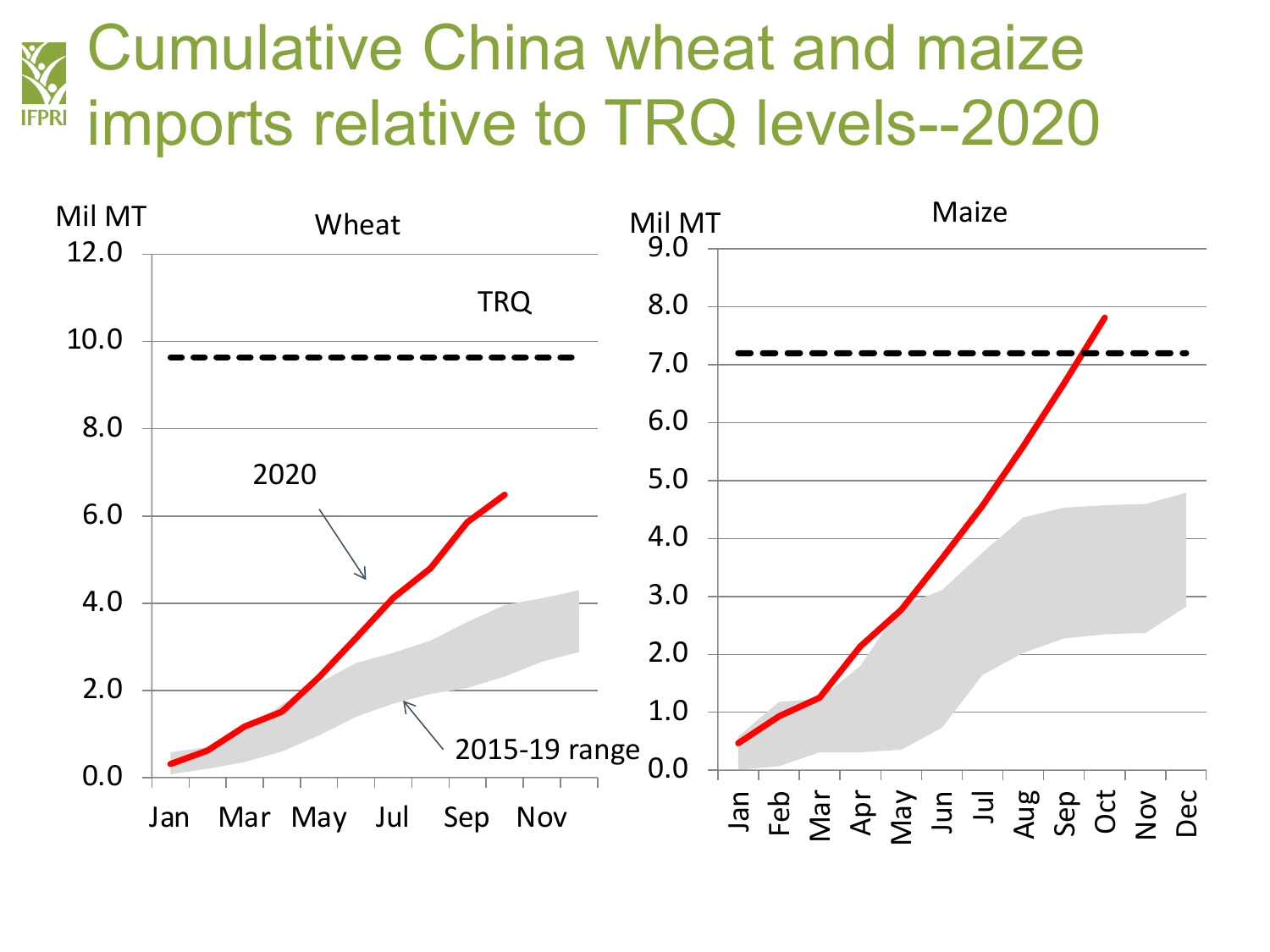



### **WTO**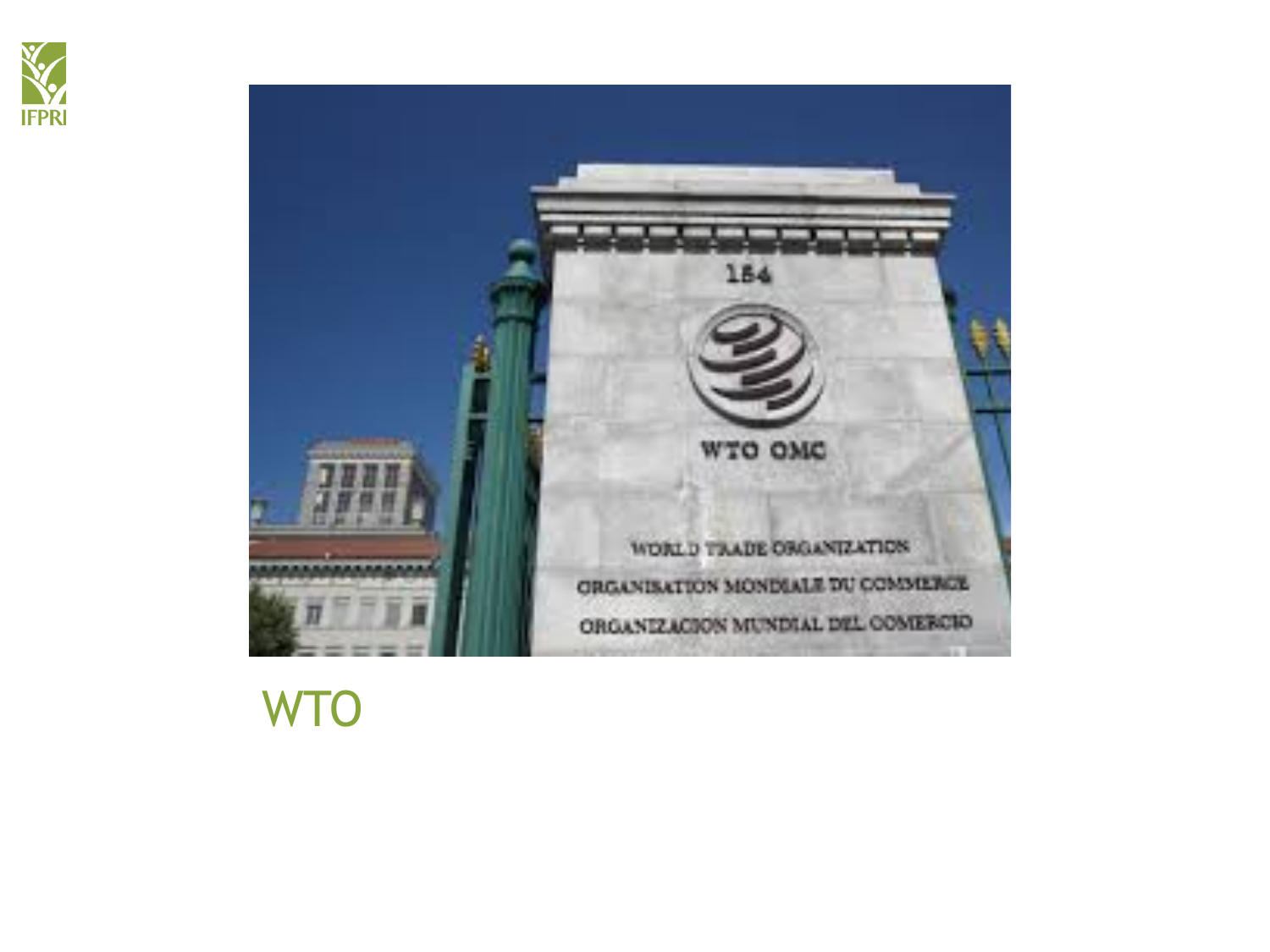



Source: OECD PSE database, 2020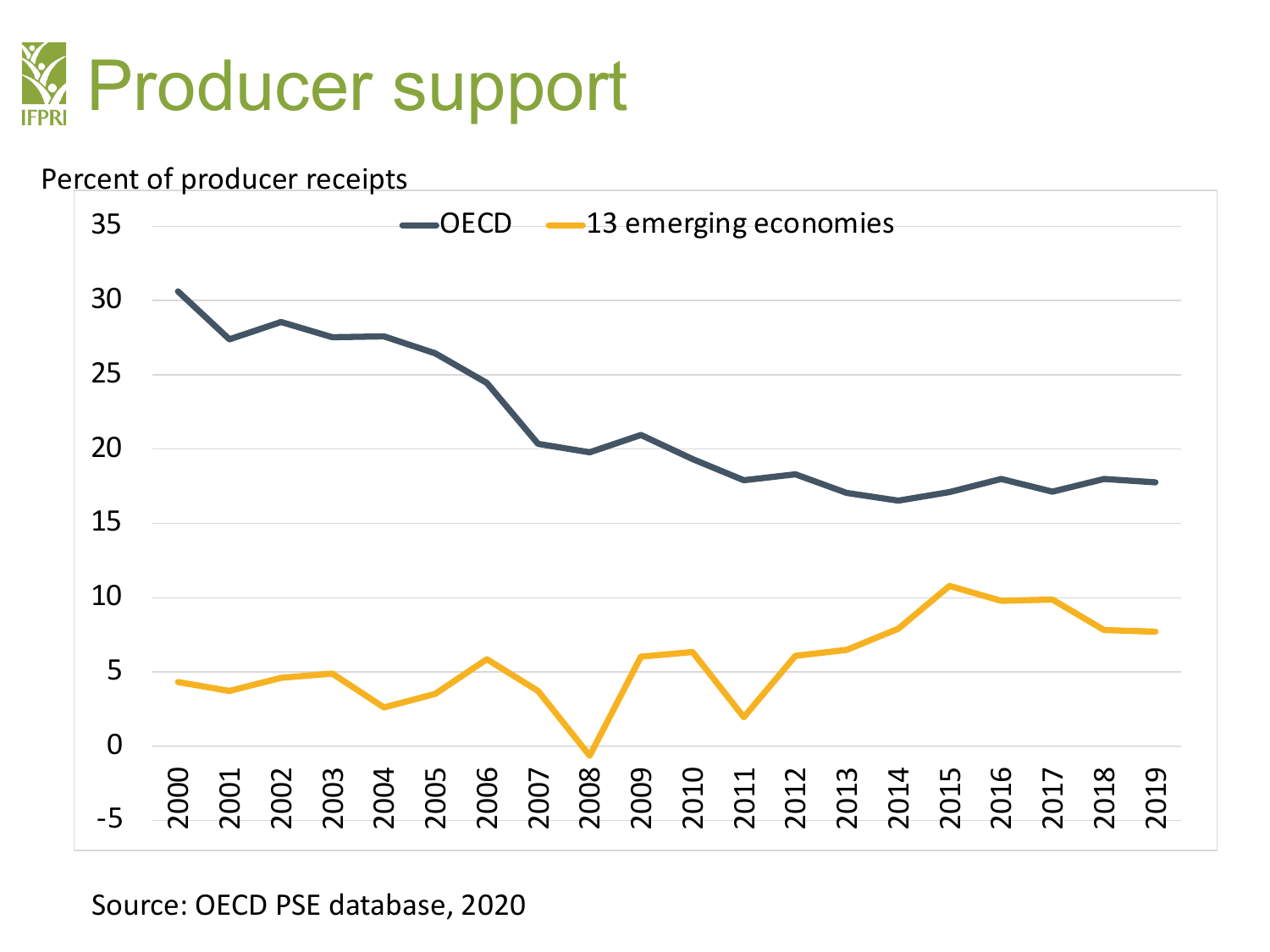## US producer support 2018-2020

- Market Facilitation Program -- \$28 bil US (2018 and 2019)
- Coronavirus Food Assistance Program-- \$23 bil (2019 and 2020)
- Paycheck Protection Program -- \$5.8 bil (2020)
- Price and income support \$6-7 bil annually
- Crop insurance subsidies --\$5-6 bil annually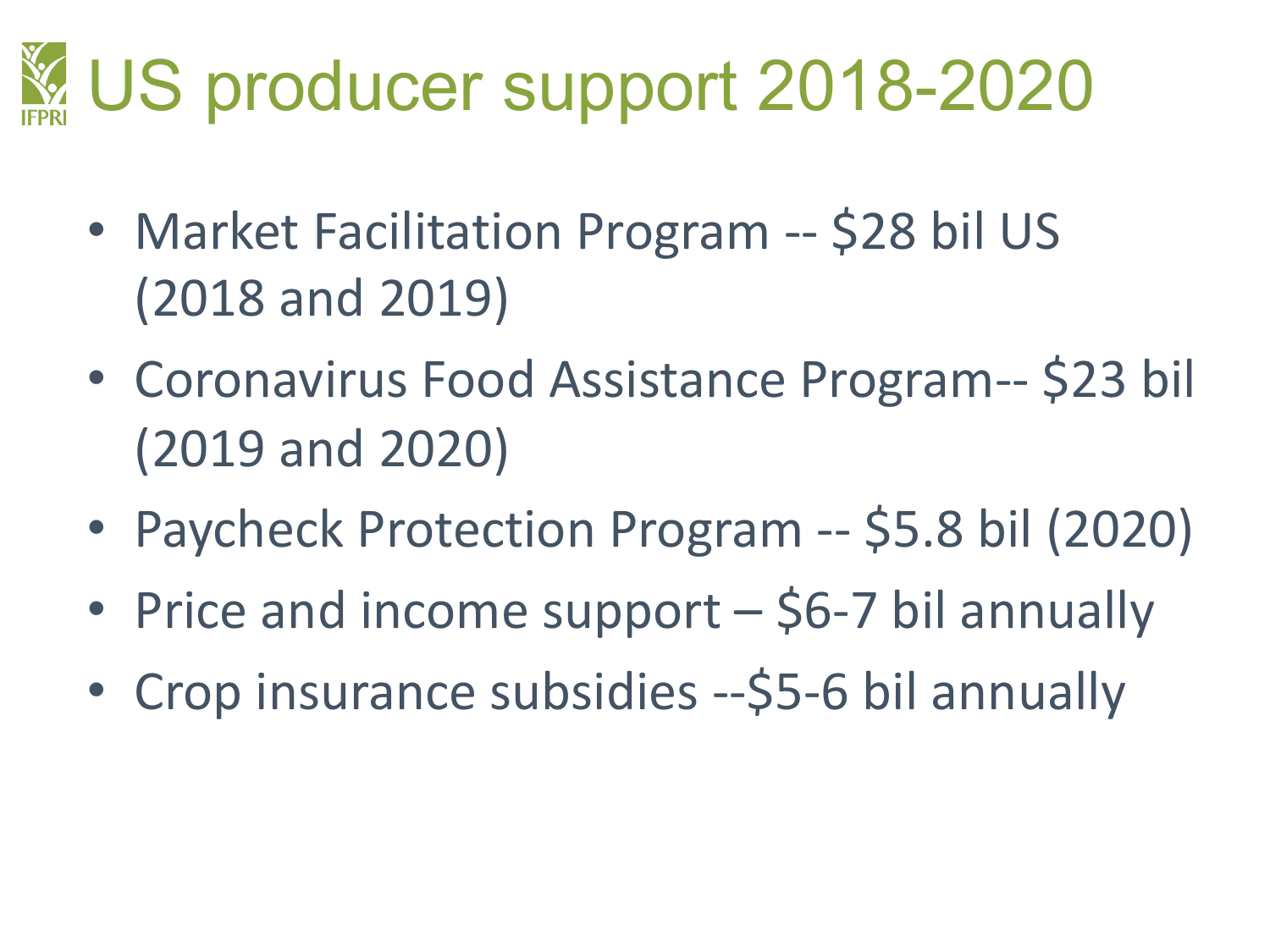



Source: Glauber 2020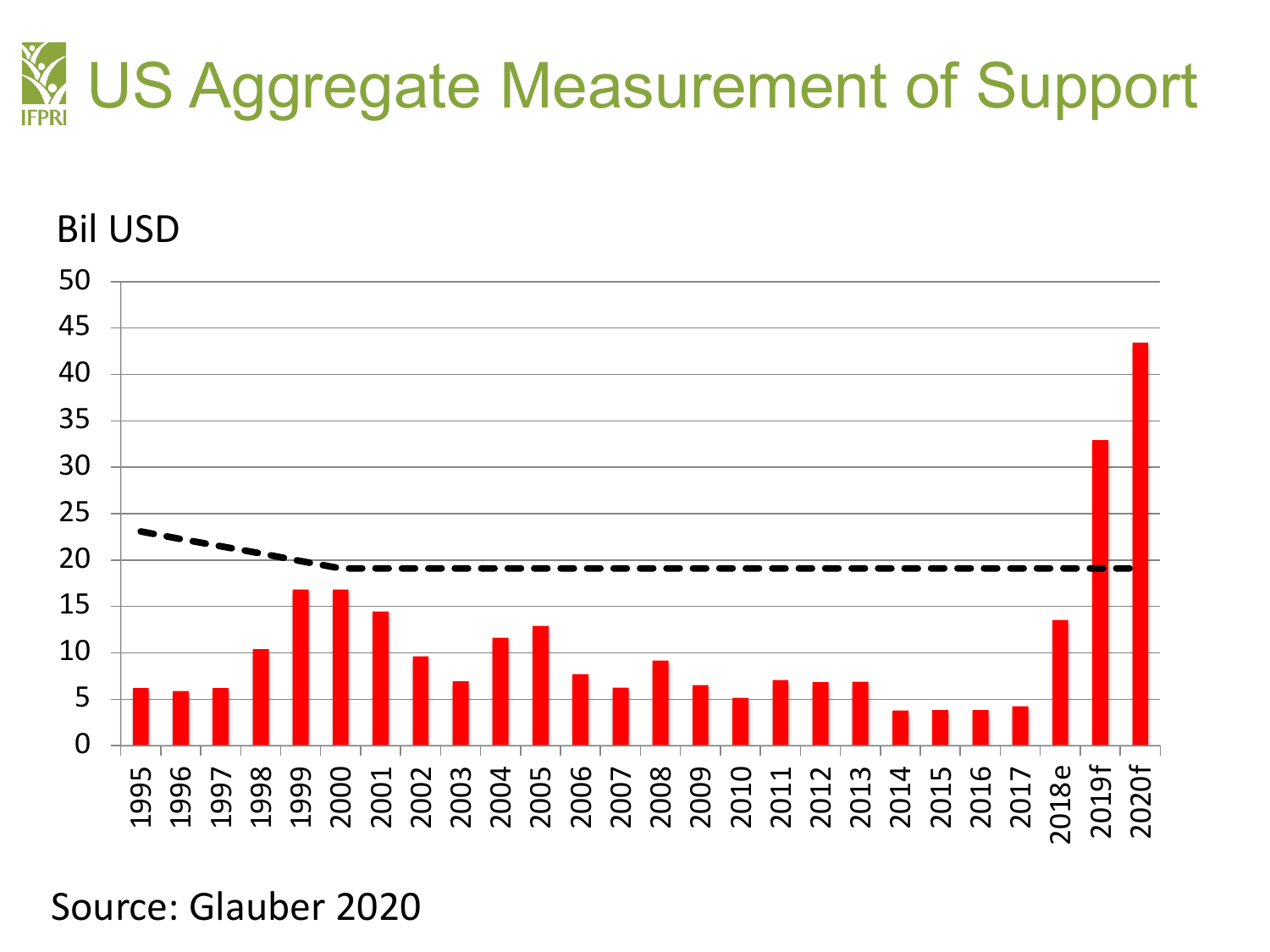#### Trade-distorting US subsidies relative **ANY** to value of production—2019 crops

#### Bil USD



Source: Glauber 2020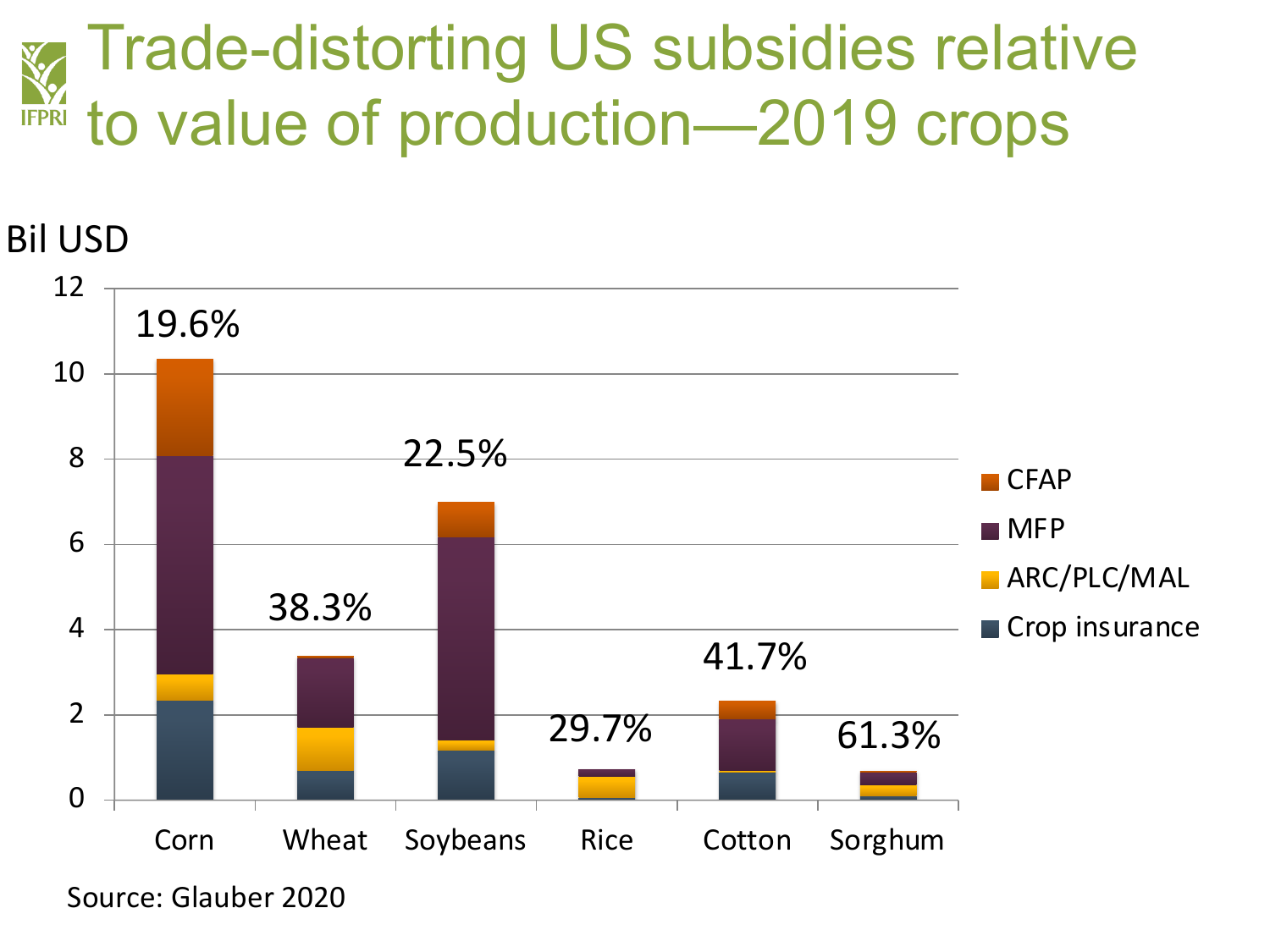## **Ex. Looking forward—2021-23**



- Move away from unilateralism
- Multilateral approach in dealing with China
- US & CPTPP?
- WTO reforms (DSM/AB)
- WTO ag reforms
	- Domestic support
	- Market access
	- Export restrictions
	- SSM/Public stockholding
- Climate